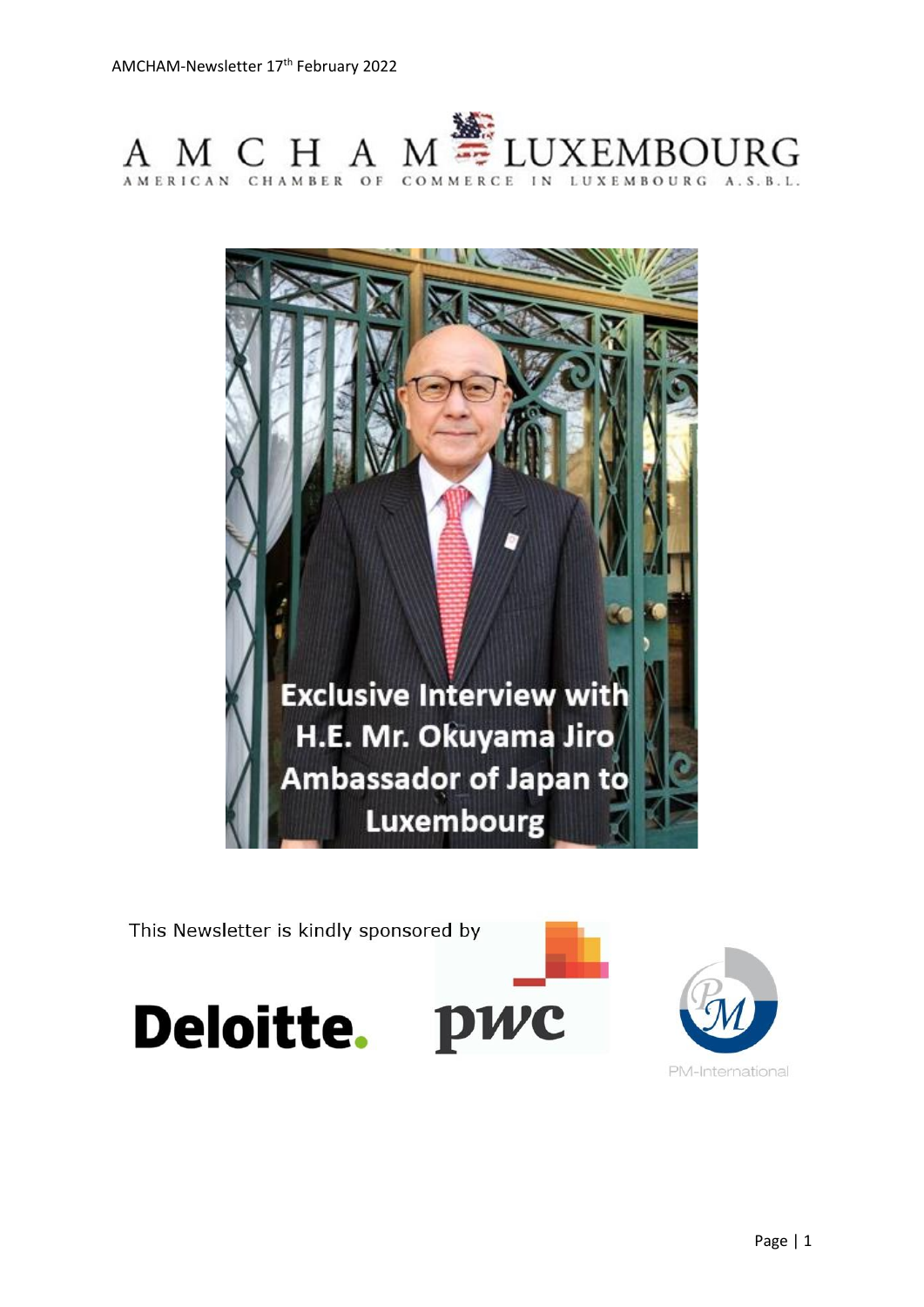

**A Message from our Chairman, Paul Schonenberg**

**Read [here](https://www.amcham.lu/newsletter/chairmans-remarks-17-february-2022/)**



**Read our interview with H.E. Mr. Okuyama Jiro Ambassador of Japan to Luxembourg**

**Click [here](https://www.amcham.lu/newsletter/interview-with-h-e-ambassador-okuyama/)**



**On 26 January 2022, Vistra´s Country Managing Director Jervis Smith and Tomas Tobolka, Conducting Officer,**  presented to the LACC and AMCHAM network their insights **on Opportunities &**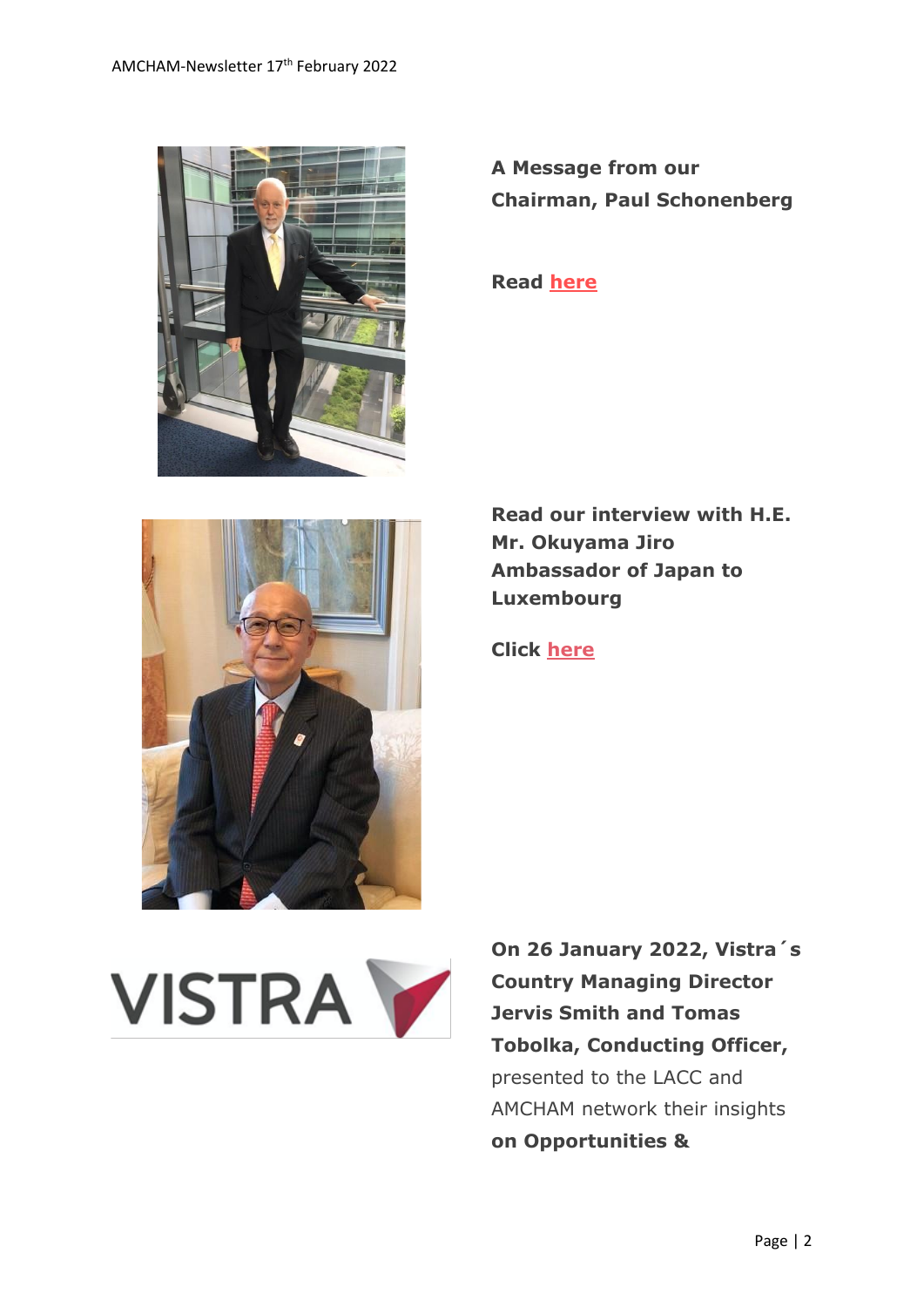

**Challenges of ESG Regulatory Aspects read [here](https://www.amcham.lu/newsletter/insights-on-opportunities-challenges-of-esg-regulatory-aspects/)**

*New International School Opens up for 200 Pupils, read the full article [here](https://www.luxtimes.lu/en/luxembourg/new-international-school-opens-for-300-pupils-6203c23fde135b9236e20748)*



**New US Ambassador to Luxembourg Presents Credentials to Grand Duke read the official article [Here](https://lu.usembassy.gov/u-s-ambassador-thomas-barrett-presents-credentials-to-his-royal-highness-the-grand-duke-of-luxembourg/)**

*Photo US Embassy*



**An Introduction to the United States Ambassador to Luxembourg H.E. Mr Tom Barrett**

**Watch the video [here](https://www.youtube.com/watch?v=Dhw5VMYTmao)**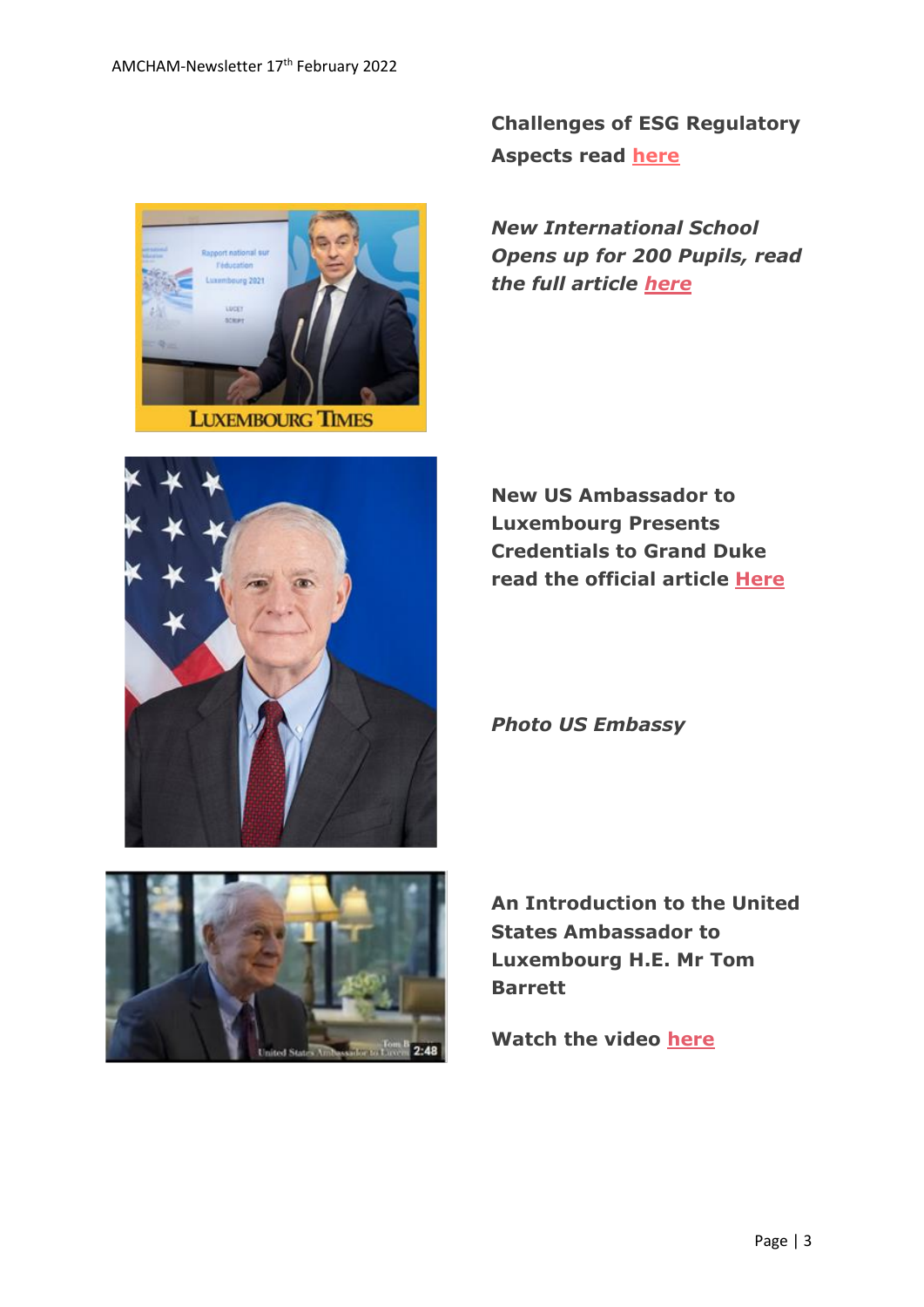

**Cycling from Luxembourg to Cannes? Support the INOWAI Recycle2MIPIM race!! Read more [here](https://www.amcham.lu/newsletter/cycling-from-luxembourg-to-cannes-support-the-inowai-recycle2mipim-race/)**



Building a better working world

REAL ESTATE SOLUTIONS SOLUTIONS IMMOBILIERES

# cerberus



AVOCATS A LA COUR



AmCham Member Benefits Club r offens, Exclusive privileges for our m

A M C H A M<sup>S</sup>LUXEMBOURG

## **Securex Webinar February 24th 2022 at 10:00 am**

**Webinar Benefits in kind: a way to optimize the salary package Read [here](https://www.amcham.lu/wp-content/uploads/2022/02/securex-hracademy.pdf)**

#### **New Social Parameters [here](https://www.securex.lu/sites/default/files/2022-01/Social_parameters_2022.pdf)**

## **Profiling our AMCHAM Members**

Each week AMCHAM will highlight a few affiliated companies that we are proud to call our members.

#### **Click [here](https://www.amcham.lu/newsletter/profiling-our-amcham-members-17th-february-2022/)**

**Going into our 49th week since the launch of the Amcham Member Benefits club, check out our web page [here](https://www.amcham.lu/amcham-benefits-club/)**

**Want to join the AMBC but you're not a member? Join [here](https://www.amcham.lu/amcham-benefits-club/ambc-card-for-non-members/)**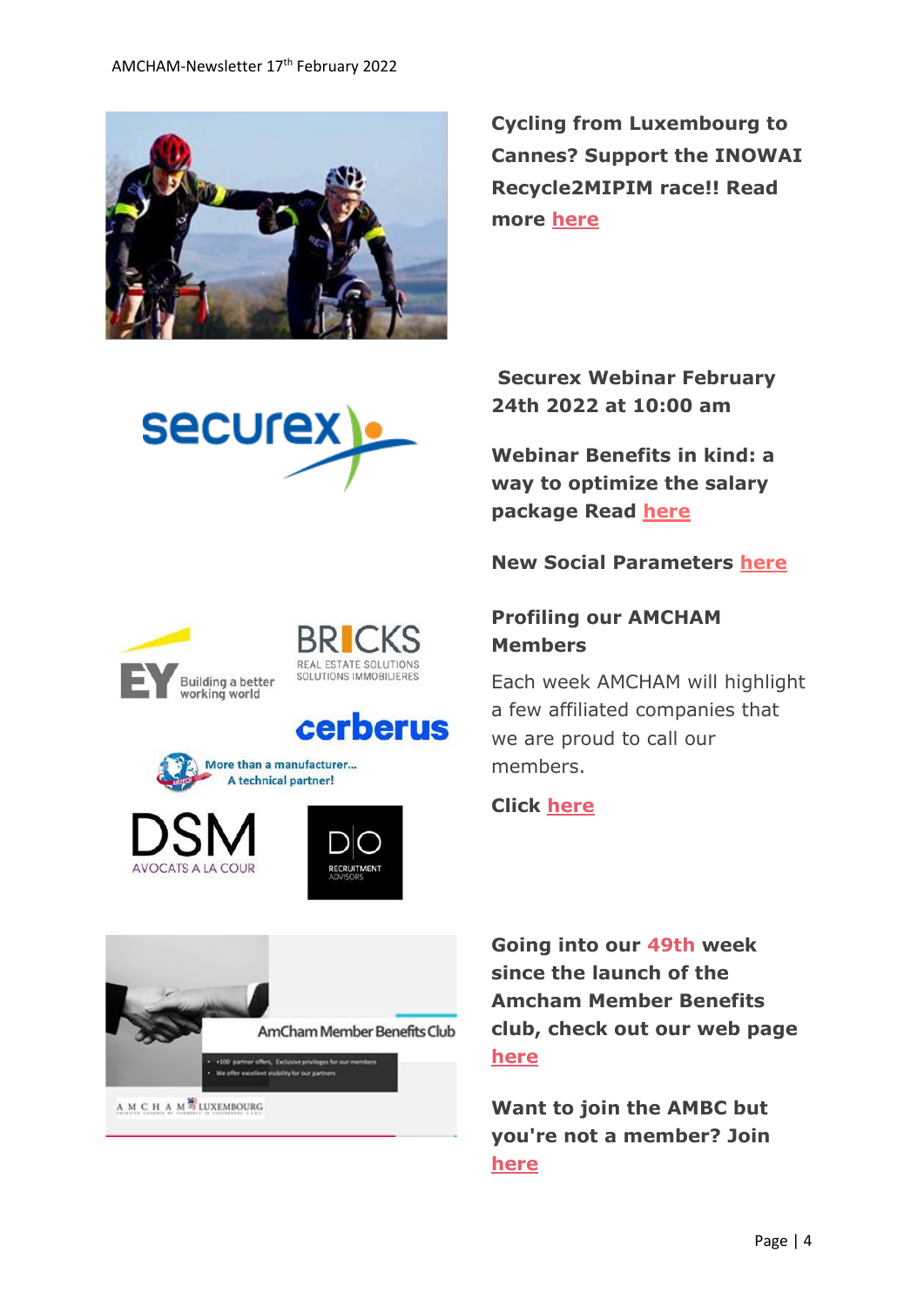**New Partners [here](https://www.amcham.lu/newsletter/latest-mbc-partners-17th-february-2022/)**



**Caramelized Onions and White Wine–Dijon Sauce [here](https://www.amcham.lu/newsletter/recipe-pork-loin-roast-with-caramelized-onions-and-white-wine-dijon-sauce/)**

## *Upcoming Events*



### **Up your Cybersecurity Game:**

Worried about your wireless network being infiltrated? Not completely up to date on procedures and rules around cybersecurity? Keep forgetting your passwords and to back-up your data?

**Join our webinar [here](https://www.amcham.lu/events/up-your-cybersecurity-game/)**

**International Women's Day 2022 register for this LIVE event [here](https://www.amcham.lu/events/international-womens-day-2022/)**

**Amcham Thanksgiving 2022 Reservations are open for Sponsored & Corporate tables.** 

#### **Contact [here](mailto:daniel@amcham.lu)**